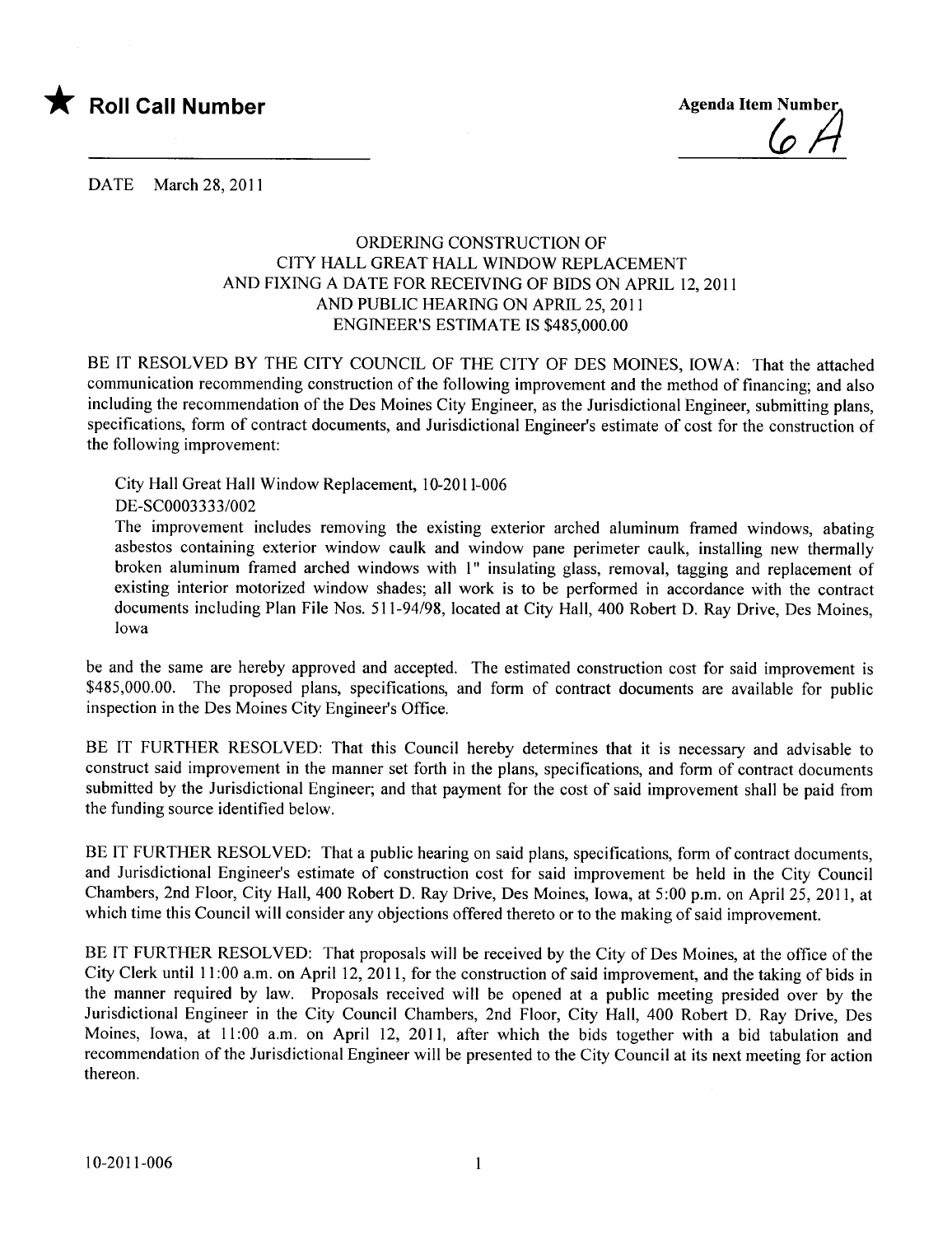

DATE March 28, 2011

BE IT FURTHER RESOLVED: That an appropriate Notice to Bidders and Notice of Public Hearing for said improvement be published in the Des Moines Register as provided and directed by Chapter 26 and/or 314, Code of Iowa.

(City Council Communication Number  $1/-/9\varphi$  attached.)

Moved by to adopt.

FORM APPROVED: THE RESERVED OF THE RESERVED OF THE RESERVED OF THE RESERVED OF THE RESERVED OF THE RESERVED OF THE RESERVED OF THE RESERVED OF THE RESERVED OF THE RESERVED OF THE RESERVED OF THE RESERVED OF THE RESERVED OF

uthleen Underpr

Kathleen Vanderpool Deputy City Attorney

FUNDS AVAILABLE

Des Moines Finance Director

Funding Source: 2010-2011, Page Building - 7, Energy Conservation, BLDII0, G. O. Bonds, Being: \$332,500 in Department of Energy, Energy Efficiency and Conservation Block Grant with the local share of the grant being \$152,500 in G. O. Bonds to be issued (Unbudgeted)

| <b>COUNCIL ACTION</b> | <b>YEAS</b> | <b>NAYS</b> | <b>PASS</b> | <b>ABSENT</b>       |
|-----------------------|-------------|-------------|-------------|---------------------|
| <b>COWNIE</b>         |             |             |             |                     |
| <b>COLEMAN</b>        |             |             |             |                     |
| <b>GRIESS</b>         |             |             |             |                     |
| <b>HENSLEY</b>        |             |             |             |                     |
| <b>MAHAFFEY</b>       |             |             |             |                     |
| <b>MEYER</b>          |             |             |             |                     |
| <b>MOORE</b>          |             |             |             |                     |
| <b>TOTAL</b>          |             |             |             |                     |
| <b>MOTION CARRIED</b> |             |             |             | <b>APPROVED</b>     |
|                       |             |             |             |                     |
|                       |             |             |             | $M$ <sub>ayar</sub> |

I, Diane Rauh, City Clerk of said City Council, hereby certify that at a meeting of the City Council, held on the above date, among other proceedings the above was adopted.

IN WITNESS WHEREOF, I have hereunto set my hand and affixed my seal the day and year first above written.

Mayor